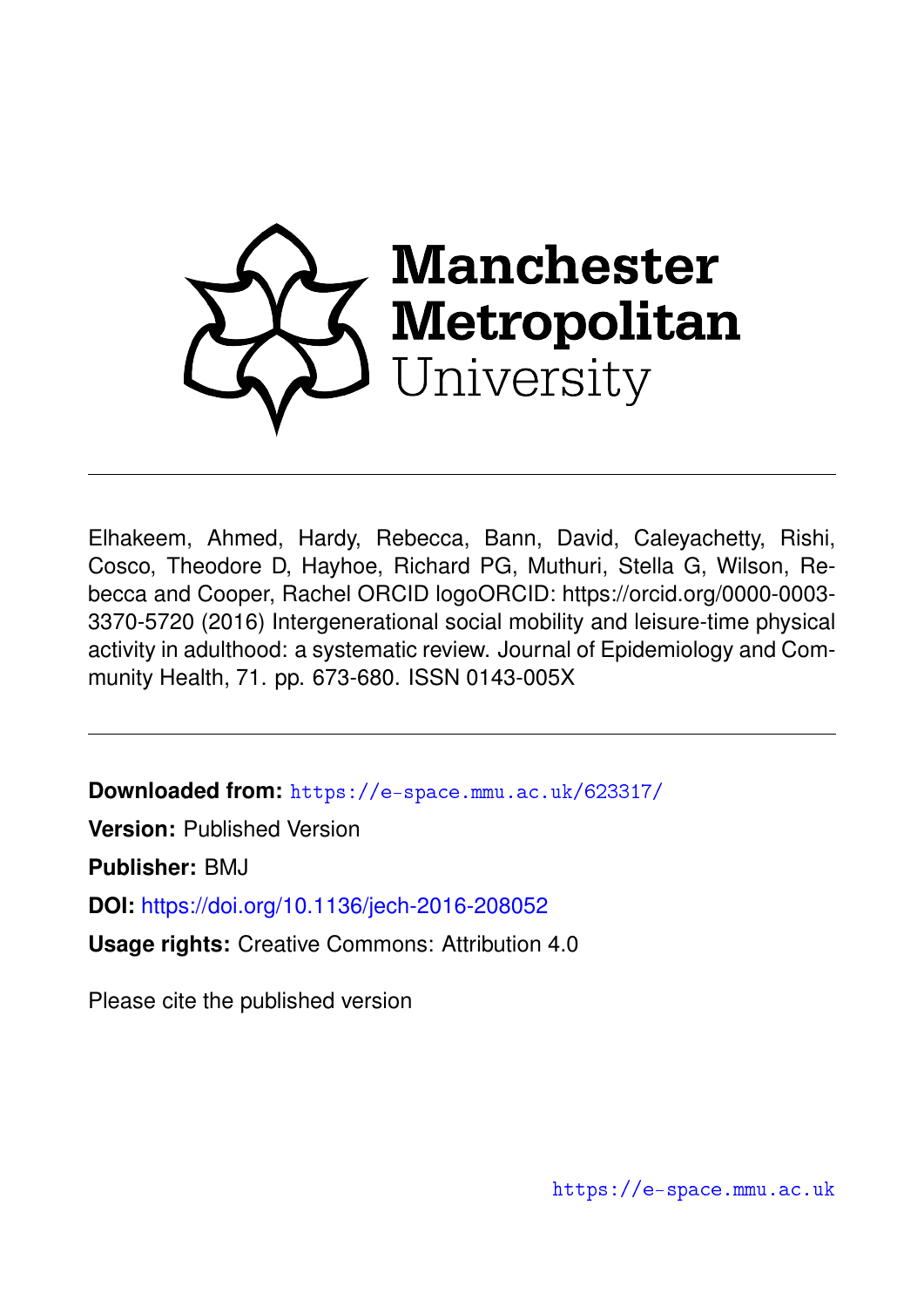

# Intergenerational social mobility and leisure-time physical activity in adulthood: a systematic review

Ahmed Elhakeem,<sup>1</sup> Rebecca Hardy,<sup>1</sup> David Bann,<sup>2</sup> Rishi Caleyachetty,<sup>1</sup> Theodore D Cosco,<sup>1</sup> Richard PG Hayhoe,<sup>3</sup> Stella G Muthuri,<sup>1</sup> Rebecca Wilson,<sup>1</sup> Rachel Cooper<sup>1</sup>

► Additional material is published online only. To view please visit the journal online

(http://dx.doi.org/10.1136/ jech-2016-208052). 1 MRC Unit for Lifelong Health

and Ageing at UCL, London, UK 2 Centre for Longitudinal Studies, UCL Institute of Education, London, UK 3 Department of Population Health and Primary Care, Norwich Medical School, University of East Anglia, Norwich, UK

#### **Correspondence to**

Ahmed Elhakeem, MRC Unit for Lifelong Health and Ageing at UCL, 33 Bedford Place, London WC1B 5JU, UK; ahmed.elhakeem.13@ucl.ac.uk

Received 8 July 2016 Revised 3 November 2016 Accepted 24 November 2016 Published Online First 15 December 2016



**To cite:** Elhakeem A, Hardy R, Bann D, et al. J Epidemiol Community Health 2017;**71**:673–680.

## ABSTRACT Aim To systematically review the association between intergenerational social mobility and leisure-time physical activity (LTPA) in adulthood, in order to assess all published evidence relating to the hypothesis that adults socially mobile between childhood and adulthood will have different levels of LTPA than those in the same socioeconomic group across life.

Methods A systematic review was carried out following the Preferred Reporting Items for Systematic Reviews and Meta-Analyses (PRISMA) guidelines. Studies were identified by searching databases (MEDLINE, Embase, PsycINFO) and reference lists. Eligible studies examined associations between any indicator of social mobility, based on at least one measure of parental socioeconomic position (SEP) and one measure of own adult SEP, and LTPA in adulthood.

Results 13 studies comprising a total of 44 000 participants from the UK, Finland, Sweden, Australia, USA and Brazil were included. Participants were aged 16–70 years and were from population-based surveys, occupational cohorts and primary care registries. Most studies (n=9) used occupational class measures to identify social mobility; education  $(n=4)$  and income (n=1) were also used. There was consistent evidence in nine of the 13 studies that stable high socioeconomic groups tended to report the highest levels of participation in LTPA and stable low socioeconomic groups the lowest. Upward and downwardly mobile groups participated in LTPA at levels between these stable groups.

Conclusions Cumulative exposure to higher SEP in childhood and adulthood was associated with higher LTPA in adulthood. Thus, a potential outcome of policies and interventions which aim to minimise exposure to socioeconomic adversity may be increased LTPA among adults.

Trial registration number CRD42016036538.

## BACKGROUND

Regular physical activity improves physical health and mental well-being and reduces risk of chronic diseases including cardiovascular disease. $1-3$  $1-3$  It is therefore important to understand the factors operating across life which may influence participation. Reviews of cross-sectional studies have reported that adults<sup>4–6</sup> from lower socioeconomic groups tend to participate less frequently in leisure-time physical activity (LTPA) when compared with their more advantaged peers. Systematic reviews of longitudinal studies<sup>7</sup>  $\frac{8}{3}$  have subsequently concluded that, despite heterogeneity in findings, lower socioeconomic position (SEP) in childhood tended to be associated with less LTPA in adulthood, and that associations were partly explained by adjustment for adult SEP.

Intergenerational social mobility, that is, changes in the level of SEP of offspring in adulthood when compared with their parents', may also be related to LTPA during adult life. Several alternative hypotheses have been proposed to explain how changes in SEP across life may relate to LTPA in adulthood. For example, adult LTPA may be predominantly influenced by socialisation effects of childhood SEP (origins hypothesis) or mostly by those of current SEP (destination hypothesis).<sup>[9](#page-7-0)</sup> Alternatively, under the maximisation hypothesis, $\frac{9}{2}$  10 those experiencing upward social mobility may adopt LTPA levels found in their destination SEP while the downwardly mobile may retain LTPA rates found in their SEP of origin. Accumulation of additive effects whereby higher childhood and adulthood SEP increase probability of participating in LTPA in a cumulative fashion is also possible, $11$  as is effect modification by adult SEP (synergistic/antagonistic effects). $11$ 

Studies of other cardiovascular disease risk factors generally find evidence of cumulative additive effects.<sup>12–16</sup> For example, socially mobile study participants from New Zealand had levels of cardiorespiratory fitness at age 26 in-between the socially stable groups.<sup>12</sup> Lower SEP also tends to cumulatively increase subsequent risks of overweight and obesity. $13-15$  $13-15$  These findings suggest that adults who have a different level of SEP to their parents might have a different probability of participation in LTPA than others whose SEP remains stable between childhood and adulthood. Therefore, a systematic review was carried out to assess all published evidence relating to the hypothesis that adults socially mobile between childhood and adulthood will have different levels of LTPA when compared with those in the same socioeconomic group across life.

## METHODS

This systematic review was carried out in accordance with the Preferred Reporting Items for Systematic Reviews and Meta-Analyses (PRISMA) guidelines<sup>[17](#page-7-0)</sup> and the protocol was registered with The International Prospective Register of Systematic Reviews (PROSPERO) (registration number: CRD42016036538).

## Eligibility criteria

Prospective and retrospective cohort studies published in English examining the association between changes in SEP from childhood to adulthood (ie,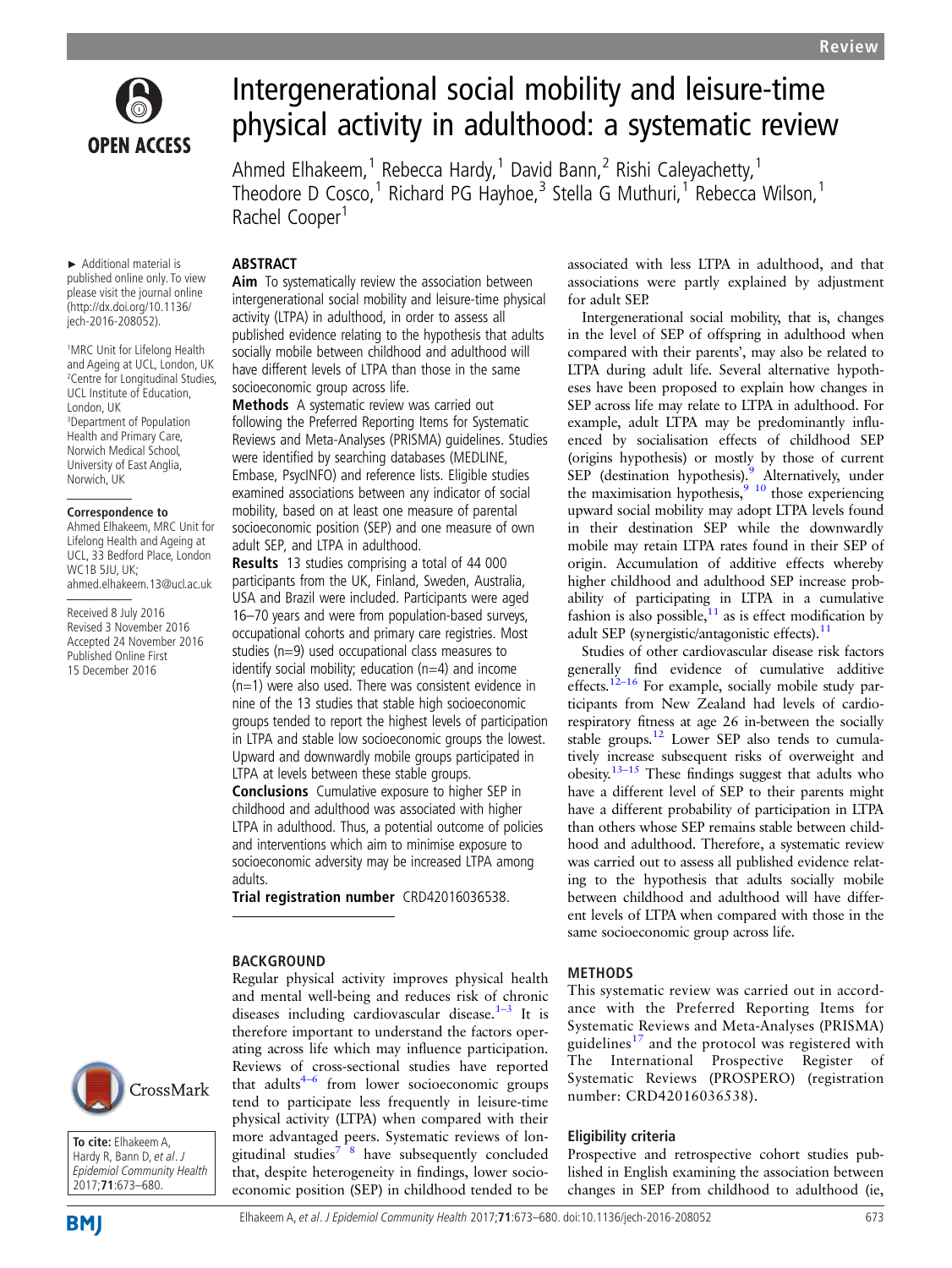intergenerational social mobility) and LTPA in adulthood were included. Eligible measures of intergenerational social mobility were those derived based on at least one measure of childhood SEP ( $\leq$ 18 years) and one comparable measure of adult SEP,<sup>[9](#page-7-0)</sup> with SEP representing any resource and/or prestige-based measures of position within a societal structure (eg, occupational class, income).<sup>[18 19](#page-7-0)</sup> Any LTPA outcome<sup>[20](#page-7-0)</sup> recorded at or after assessment of adult SEP was eligible for inclusion. Excluded were studies with non-LTPA outcomes (eg, exclusively workrelated physical activity), LTPA measured before adult SEP and studies of institutionalised participants (eg, care home residents).

#### Search strategy and study selection

Embase (from 1980), MEDLINE (from 1946) and PsycINFO (from 1806) were searched up to October 2015 using keywords (see online [supplementary](http://dx.doi.org/10.1136/jech-2016-208052) file S1). Duplicates were removed using OvidSP and Endnote. Two independently working reviewers (from AE, RCa, TDC, RPGH, SGM and RW) carried out initial title and abstract screening (to exclude papers that were definitely ineligible) followed by a detailed full-text screening of remaining papers (to exclude papers not meeting all inclusion criteria, with reasons for exclusion recorded). Reference lists of included papers were searched to identify any other eligible studies (figure 1). Any disagreements between reviewers were resolved through discussion and consultation with RCo and RH.

#### Data extraction and quality assessment

Data extraction and quality assessment of each included paper were carried out by two independently working reviewers using a standardised data extraction form (similar to that developed for our previous review)<sup>7 21</sup> and a modified Newcastle–Ottawa Quality Assessment Scale<sup>[22](#page-7-0)</sup> that was developed specifically for this review (see online [supplementary](http://dx.doi.org/10.1136/jech-2016-208052) file S2). Extracted items were study details (including design, setting and sample size), exposure and outcome details (including how social mobility and LTPA were derived and when these were ascertained), age, sex and birth years of included participants, statistical methods used including adjustment for covariates and lists of potentially eligible papers in reference lists (see online [supplementary](http://dx.doi.org/10.1136/jech-2016-208052) fi[le S2\)](http://dx.doi.org/10.1136/jech-2016-208052). All data relating to the association of interest were extracted. Owing to heterogeneity in methods of assessment and analysis between studies, a meta-analysis was not deemed to be appropriate. Quality was judged based on representativeness of

the study and source populations, adjustment for covariates, length of follow-up, whether childhood SEP was prospectively or retrospectively ascertained and methods used to assess LTPA. Quality scores were based on the average of two reviewers' ratings (possible values from lowest (0) to highest (9) quality rating).

#### RESULTS

Of 1199 unique citations retrieved from database searches, 13 studies reported in 17 publications<sup>23-[39](#page-7-0)</sup> were eligible for inclusion in the review (figure 1).

#### Characteristics of included studies

Study characteristics are summarised in [table 1](#page-4-0). Six were from the UK,<sup>23–[31](#page-7-0)</sup> two from Finland,<sup>32–33</sup> one from Sweden,<sup>34</sup> two from the USA $^{35}$   $^{36}$  and one study each from Australia<sup>37</sup>  $^{38}$  and Brazil.<sup>[39](#page-7-0)</sup> Study participants were mostly from population-based surveys. Others were sampled from primary care registries $24-27$  $24-27$ and three occupational cohorts: 27 workplaces in West of Scotland, $30^{31}$  and male<sup>[35](#page-7-0)</sup> and female<sup>36</sup> physicians from the USA. Age at LTPA assessment ranged from late adolescence to old age with the majority of study participants aged 30 and older [\(table 1](#page-4-0)). Birth years were between 1900s and 1980s.

Parental SEP was prospectively ascertained in five studies [\(table 1](#page-4-0)). Changes in occupational class from parent to adult offspring was the most commonly used indicator of social mobility (9/13); educational attainment of parents and their offspring were compared in four studies while income mobility was studied only in a Pelotas birth cohort, Brazil.<sup>39</sup> Participants were usually classified into four groups depending on whether they were socially mobile upwards/downwards or stable between childhood and adulthood. Four studies present results across more than four mobility groups.<sup>[28 30 33 37 38](#page-7-0)</sup> Physicians<sup>[35 36](#page-7-0)</sup> were compared by childhood SEP (ie, implying stable high and upward social mobility). In all studies, LTPA was assessed through self-completed questionnaire or at face-to-face interview and two studies present outcomes combining work-related activity and LTPA.<sup>23</sup> <sup>29</sup> Five studies had low quality rating (range  $=1-2.5$ ) and four were of medium-to-high quality (range  $=6-7$ ) [\(table 1\)](#page-4-0).

#### Results of included studies

Most studies present estimates of LTPA as prevalence across stable and mobile socioeconomic groups ([table 2](#page-5-0)). Statistical models were used in some studies and these were either unadjusted or adjusted for age and/or sex. Popham<sup>[28](#page-7-0)</sup> examined age and sex-adjusted associations with alternating adjustment

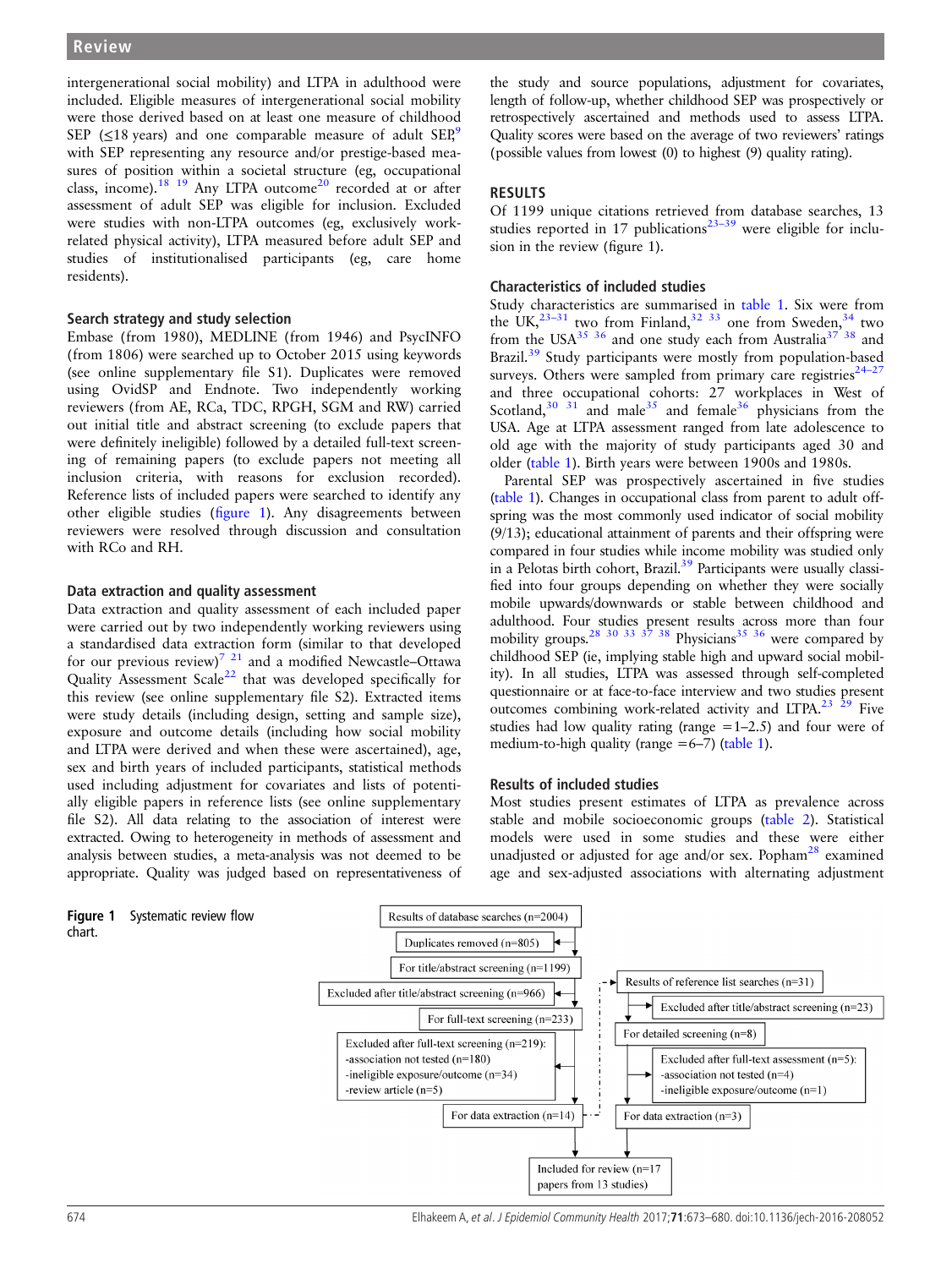for childhood and adulthood SEP while findings from Brazil were adjusted for skin colour.<sup>[39](#page-7-0)</sup> Five studies present separate results for men and women [\(table 2\)](#page-5-0). Nine of the 13 studies presented some evidence of associations of intergenerational mobility and stability of SEP with LTPA. Results are summarised in [table 2](#page-5-0) and the following paragraphs.

In men and women from the 1946 British birth cohort (Medical Research Council (MRC) National Survey of Health and Development), $^{23}$  previously derived latent classes of physical activity types reported between ages 36 and  $53<sup>40</sup>$  $53<sup>40</sup>$  $53<sup>40</sup>$  were associated with occupational and educational mobility and stability from parent to offspring ([table 2](#page-5-0)). The highest prevalence of sports and other LTPA was found among those remaining in non-manual occupations (and high educational groups) whereas the lowest prevalence was found among those remaining in manual occupations (and low educational group).<sup>[23](#page-7-0)</sup> Conversely, the upwardly mobile and those remaining in non-manual occupations and high education groups reported the least walking (during work and leisure) and greatest amount of sitting during the working day.<sup>[23](#page-7-0)</sup>

Differences in physical activity<sup>[24](#page-7-0)</sup> and inactivity<sup>[25](#page-7-0)</sup> in leisure time between men from the British Regional Heart Study were greatest between those remaining in non-manual (highest prevalence of LTPA and lowest prevalence of leisure-time inactivity) and manual occupational groups; however, estimates for upwardly mobile men were similar to men stable in non-manual occupational groups. $24 \frac{25}{5}$  Downwardly mobile women from the British Women's Heart and Health Study were less likely, and upwardly mobile more likely, to be inactive when compared with women stable in the same parental occupational group.<sup>2</sup> Women from all other groups were also more likely to be inactive when compared with women remaining in non-manual occupations, with the greatest difference found in odds of inactivity for women remaining in the manual occupational  $\text{group}^2$ 

More pronounced age and sex-adjusted differences in prevalence of sports and exercise were found across social mobility groups of the Scottish Health Survey 2003 when compared with those reported above. $^{28}$  $^{28}$  $^{28}$  Further, in models with alternating adjustment for parental and adult SEP, upwardly mobile groups had a higher prevalence of LTPA than those stable in their SEP of origin but lower than those stable in their destination SEP, with the reverse direction found for the downwardly mobile (table  $2$ ).<sup>[28](#page-7-0)</sup> Findings from offspring of the Renfrew/Paisley Study<sup>[29](#page-7-0)</sup> suggest that the stable non-manual and upwardly mobile groups had lowest levels of daily physical activity (workrelated activity plus LTPA) [\(table 2\)](#page-5-0). The authors report that these findings were due to manual workers performing more daily activities than non-manual workers and that exercise levels outside work were similar for manual and non-manual classes.<sup>[29](#page-7-0)</sup>

Mean reported exercise hours in the West of Scotland Collaborative Study tended to be highest in the stable high and lowest in the stable low groups.<sup>30</sup> 31 Male<sup>35</sup> and female<sup>36</sup> US-based physicians who had experienced upward social mobility reported similar levels of LTPA to physicians with equally advantaged parents in terms of occupation class<sup>[35](#page-7-0)</sup> and educa- $\frac{36}{6}$  though exercise prevalence was somewhat higher among the female physicians with two higher educated parents ([table 2\)](#page-5-0).[36](#page-7-0) Elsewhere, no associations were found between intergenerational educational mobility and a score based on estimated frequency, intensity and duration of exercise in the Cardiovascular Risk in Young Finns Study.<sup>[32](#page-7-0)</sup> In contrast, age and sex-adjusted findings from the Adolescent Health and Lifestyle Survey<sup>33</sup> showed that upward mobility was showed that upward mobility was

associated with lower likelihood of leisure-time inactivity among 16–18-year-old Finns and that downward mobility was associated with higher likelihood [\(table 2\)](#page-5-0). Upwardly mobile children of farmers and blue-collar workers had a lower risk of no LTPA than those stable in the same group while the downwardly mobile from upper white-collar and lower white-collar families had higher risk.<sup>[33](#page-7-0)</sup> Likewise, downwardly mobile Swedish men born in 1913 performed less exercise than men stable in high  $SFP<sup>34</sup>$  $SFP<sup>34</sup>$  $SFP<sup>34</sup>$ 

Australian men and women aged 26–36 remaining in the highest and lowest educational groups between childhood and adulthood had the highest and lowest prevalence of LTPA, respectively, while socially mobile groups had levels in between these stable groups.<sup>[37](#page-7-0)</sup> Other findings from this cohort showed upwardly mobile men and women, and men stable in the high educational group, were more likely to increase LTPA between ages 9–15 and 26–36 than those stable in the low educational group.<sup>[38](#page-7-0)</sup> When compared with those always non-poor based on income from a  $23$ -year-old Pelotas birth cohort,  $39$  men and women who became poor adults and those who were always poor were both less likely to participate in LTPA ([table 2\)](#page-5-0).

#### **DISCUSSION**

## Main findings

This systematic review included findings from 13 studies (reported in 17 publications). It found that intergenerational stability and mobility of SEP was consistently associated with LTPA in adulthood. Of 11 studies that examined intergenerational stability and upward and downward mobility of SEP, nine found similar patterns of association. These suggested that stable high socioeconomic groups reported the highest levels of LTPA and stable low socioeconomic groups the lowest, and that both socially mobile groups participated in LTPA at levels closer to the stable high SEP group. The other two of these 11 studies found no associations. In addition, there were no differences in prevalence of LTPA in the remaining two studies both of which compared physicians who were upwardly mobile with those who had stable high SEP.

## Explanation of findings

The greatest differences in LTPA were between those groups stable in the same SEP and this supports an accumulation of additive effects hypothesis whereby continued exposure to a certain SEP in childhood and adulthood cumulatively alters probability of LTPA.<sup>[11 41 42](#page-7-0)</sup> This is consistent with studies showing that those with low SEP in childhood and adulthood tend to have the worst health outcomes.<sup>12-[16 43](#page-7-0)-47</sup> Upwardly mobile groups generally reported more LTPA than those remaining in low SEP of origin which may reflect an adoption of aspirational lifestyle of their destination socioeconomic group.<sup>9</sup> <sup>10</sup> This finding could also be partly due to upwardly mobile individuals working in more sedentary occupations and thus having more energy to participate in LTPA.<sup>[23](#page-7-0)</sup> The lower occupational physical activity of adults with higher SEP is also likely to explain the null or opposing findings of studies which included occupational physical activity as part of the outcome.<sup>23</sup> <sup>29</sup> Downwardly mobile groups tended to report levels of LTPA more similar to the stable high SEP group than the stable low SEP group which may suggest maintenance of health behaviours adopted in childhood.<sup>7 9 10</sup> 48 49

This review's findings also suggest that transitioning to more advantaged SEP in adulthood may partially offset the influence of low childhood SEP on less LTPA in adulthood shown in previous reviews.[7 8](#page-7-0) However, the relationship between SEP and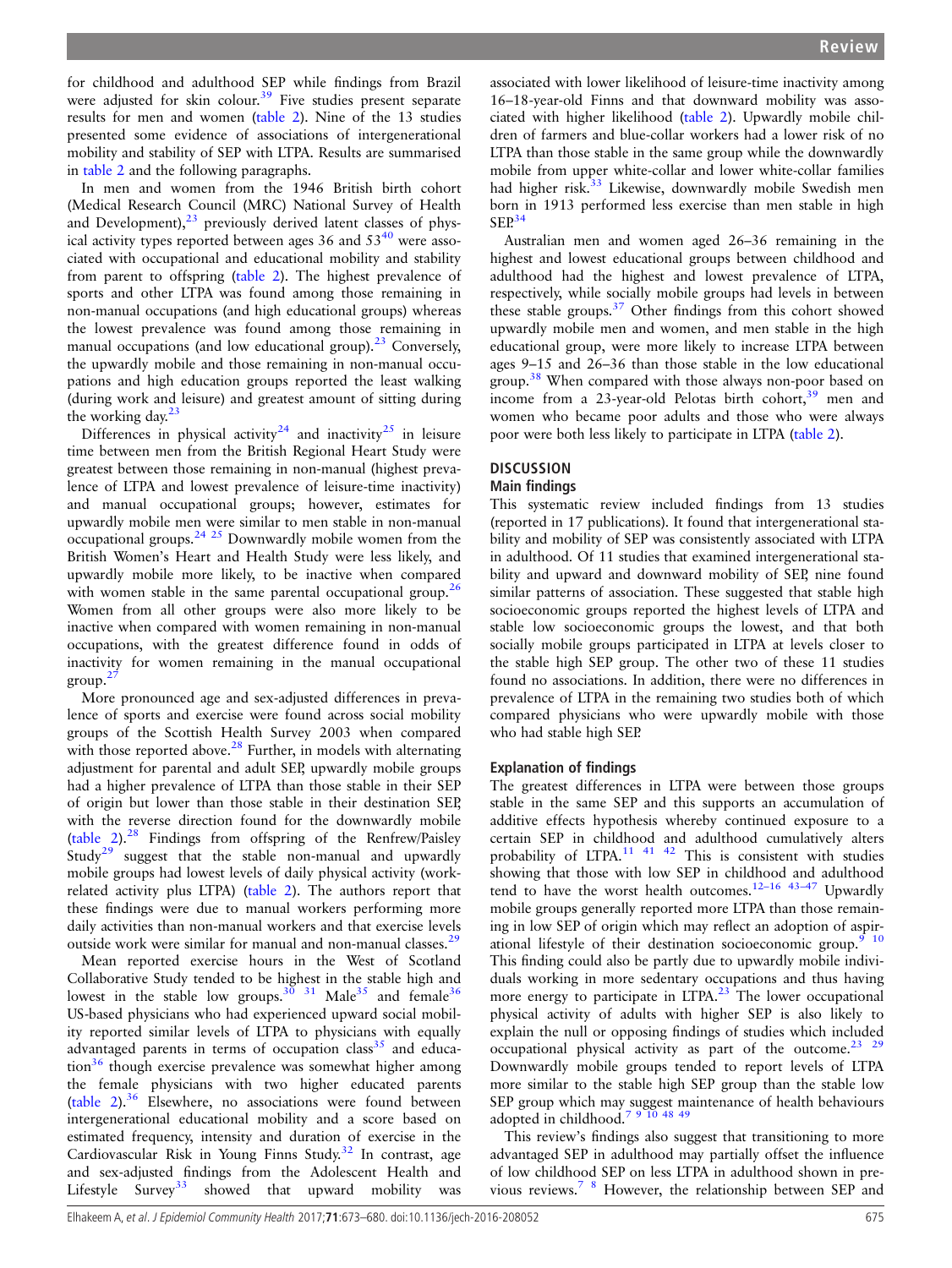<span id="page-4-0"></span>

|                                                                                                                                                                         | (average)<br>Quality<br>scores                        | 6,6 (6)                                                                                                                                                                                                | 2<br>2, 2 (2); 2,<br>$\overline{c}$                                                                                                               | $\sim$<br>$2, 2$ (2); 2, 3                                                                                                        | 4, 4 (4)                                                                                                                                                                    | 5(5)<br>5                                                                                                                                                                                        | S<br>$3, 3$ (3); 3, 3                                                                                                                                        | 6, 6 (6)                                                                                                  | 6,6 (6)                                                                                                                                                                        | 1, 2(1.5)                                                                                 | 1, 1 (1)                                                                                          | 1, 1(1)                                                                   | 3<br>4, 4 (4); 3,<br>$\widehat{S}$                                                                                                                          | 7, 7(7)                                                                                                     |
|-------------------------------------------------------------------------------------------------------------------------------------------------------------------------|-------------------------------------------------------|--------------------------------------------------------------------------------------------------------------------------------------------------------------------------------------------------------|---------------------------------------------------------------------------------------------------------------------------------------------------|-----------------------------------------------------------------------------------------------------------------------------------|-----------------------------------------------------------------------------------------------------------------------------------------------------------------------------|--------------------------------------------------------------------------------------------------------------------------------------------------------------------------------------------------|--------------------------------------------------------------------------------------------------------------------------------------------------------------|-----------------------------------------------------------------------------------------------------------|--------------------------------------------------------------------------------------------------------------------------------------------------------------------------------|-------------------------------------------------------------------------------------------|---------------------------------------------------------------------------------------------------|---------------------------------------------------------------------------|-------------------------------------------------------------------------------------------------------------------------------------------------------------|-------------------------------------------------------------------------------------------------------------|
|                                                                                                                                                                         | Physical activity (outcome(s) examined)               | gardening and DIY, sports and exercise) and (walking)<br>Physical activity latent variables labelled (LTPA: low,<br>(cycling) and (sitting)                                                            | Time spent in physical activities such as walking, cycling<br>and sports (active: no description) and (inactive: none or<br>occasionally active). | (low exercise: <2 hours/week) and (low exercise: <1 hours/<br>Time spent in domestic, recreational and sports activities<br>week) | ಸ<br>Frequency of several types of sports and exercises during<br>previous 4 weeks (participated >once in sport/ exercise<br>moderate/high intensity for $\geq$ 15 min/day) | ಕ<br>work and active for $\lt$ once/week or never outside of work).<br>exercise: not very/at all active in daily activities including<br>Frequency of daily physical activity including LTPA (no | Time spent in exercise outside work including walking,<br>gardening and golfing (mean exercise hours/week).                                                  | Index of the frequency, intensity and duration of exercise<br>(low exercise score)                        | activity?' (Inactive: 'I do not engage in physical activity at<br>'Which of the following describes best your physical<br>all during my leisure time')                         | Exercise levels (no description)                                                          | 'How much physical training have you had in the past<br>month? (none, little, moderate and much)' | Exercising for at least 30 min 3 times per week.                          | (persistently inactive or active, increasingly or decreasingly<br>Time spent in moderate/vigorous physical activity<br>active) and (active: ≥3 hours/week). | Time spent walking, biking, running and in recreational/<br>competitive sports (inactive: <150 min/week).   |
| Characteristics of studies examining associations between intergenerational social mobility and leisure-time physical activity (LTPA) in adulthood: arranged by country | Intergenerational social mobility (group definitions) | (M) or non-manual (NM), upward or downwardly mobile) and education<br>Parent's prospectively ascertained and own occupation (always manual<br>(always lower or advanced, upward or downwardly mobile). | ŏ<br>Parent's recalled and own occupation (always M or NM, upward<br>downwardly mobile)                                                           | Parent's recalled and own occupation (always M or NM, upward or<br>downwardly mobile)                                             | Parent's recalled and own occupation: always I/II, IIINM, IIIM or IV/V,<br>upward or downwardly mobile)                                                                     | Parent's prospectively ascertained and own occupation (always M or NM,<br>upward or downwardly mobile)                                                                                           | Parent's recalled and own occupation (always I/II, IIINM, IIIM or IV/V,<br>upward or downwardly mobile) and (always M or NM, upward or<br>downwardly mobile) | Parent's prospectively ascertained and own education (always low or<br>high, upward or downwardly mobile) | education, school attainment and labour market position (always low or<br>Parent's prospectively ascertained occupation and index of own<br>high, upward or downwardly mobile) | Parent's recalled and own occupation (always low or high, upward or<br>downwardly mobile) | Parental occupation recalled by physicians (always high, upward<br>mobility)                      | Parental education recalled by physicians (always high, upward mobility). | Parent's recalled and own education (always low or medium or high,<br>upward or downwardly mobile)                                                          | Parent's prospectively ascertained and own income (always poor or<br>non-poor, upward or downward mobility) |
|                                                                                                                                                                         | Description (% female)                                | 1946 British birth cohort aged 36-53,<br>$n = 3847(49.6\%)$                                                                                                                                            | Sample of males aged 52-74 recruited<br>from GP lists in 24 British towns,<br>n=2188 and 5188 (0%)                                                | recruited from GP lists in 23 British<br>towns, n=3444 and 3523 (100%).<br>Sample of females aged 60-79                           | Sample of Scottish residents aged 35-<br>54, n=2770 (% unknown).                                                                                                            | Study offspring aged 30-59, n=2338<br>Sample of the 1970s Renfrew/Paisley<br>$(55.5\%)$                                                                                                          | employed in 27 Scottish work places,<br>Sample of males aged 35-64<br>n>5500 (0%).                                                                           | 9-year follow-up of participants aged<br>12-21 at baseline, n=1219 (56.4%).                               | Sample of young Finns aged 16-18,<br>n=8355 (53.4%).                                                                                                                           | Gothenburg in 1963, n=855 (0%).<br>Sample of males aged 60 living in                      | Sample of male physicians aged 40+,<br>n=1131 (0%).                                               | Sample of female physicians aged 30-<br>70, n=2884 (100%).                | Follow-up to age 26-36 of the Schools<br>Health and Fitness Survey, n=2047<br>and 1973 (54.2%; 52.8%)                                                       | Pelotas birth cohort aged 23, n=4296<br>$(48.5\%)$ .                                                        |
| Table 1                                                                                                                                                                 | Study name (country) (reference(s))                   | Development (UK) (Silverwood et al<br>MRC National Survey of Health and<br>$2012)^{23}$                                                                                                                | (Wannamethee <i>et al</i> 1996; Ramsay<br><i>et al</i> 2009). <sup>24 25</sup><br>British Regional Heart Study (UK)                               | Study (UK) (Watt e <i>t al</i> 2009; Lawlor<br>et <i>al</i> 2004). <sup>26 27</sup><br>British Women's Heart and Health           | Scottish Health Survey 2003 (UK)<br>(Popham 2010). <sup>28</sup>                                                                                                            | Mid span family Study (UK) (Hart et al<br>$2008$ ). $^{29}$                                                                                                                                      | West of Scotland Collaborative Study<br>(UK) (Blane <i>et al 1</i> 996; Hart <i>et al</i><br>1998). <sup>30 31</sup>                                         | Cardiovascular Risk in Young Finns<br>Study (Finland) (Pulkki et al 2003). <sup>32</sup>                  | Adolescent Health and Lifestyle Surveys<br>(Finland) (Karvonen et al 1999). <sup>33</sup>                                                                                      | The Study of Men Born in 1913<br>(Sweden) (Faresjo <i>et al</i> 1994). <sup>34</sup>      | The Johns Hopkins Precursors Study<br>(USA) (Kittleson et al 2006). <sup>35</sup>                 | Women Physician Health Study (USA)<br>(Frank et al 3003). <sup>36</sup>   | Health Study (Australia) (Gall et al<br>Childhood Determinants of Adult<br>2010; Cleland et al 2009). <sup>37</sup> <sup>38</sup>                           | Pelotas Birth Cohort 1982 (Brazil)<br>(Azevedo et al 2008). <sup>39</sup>                                   |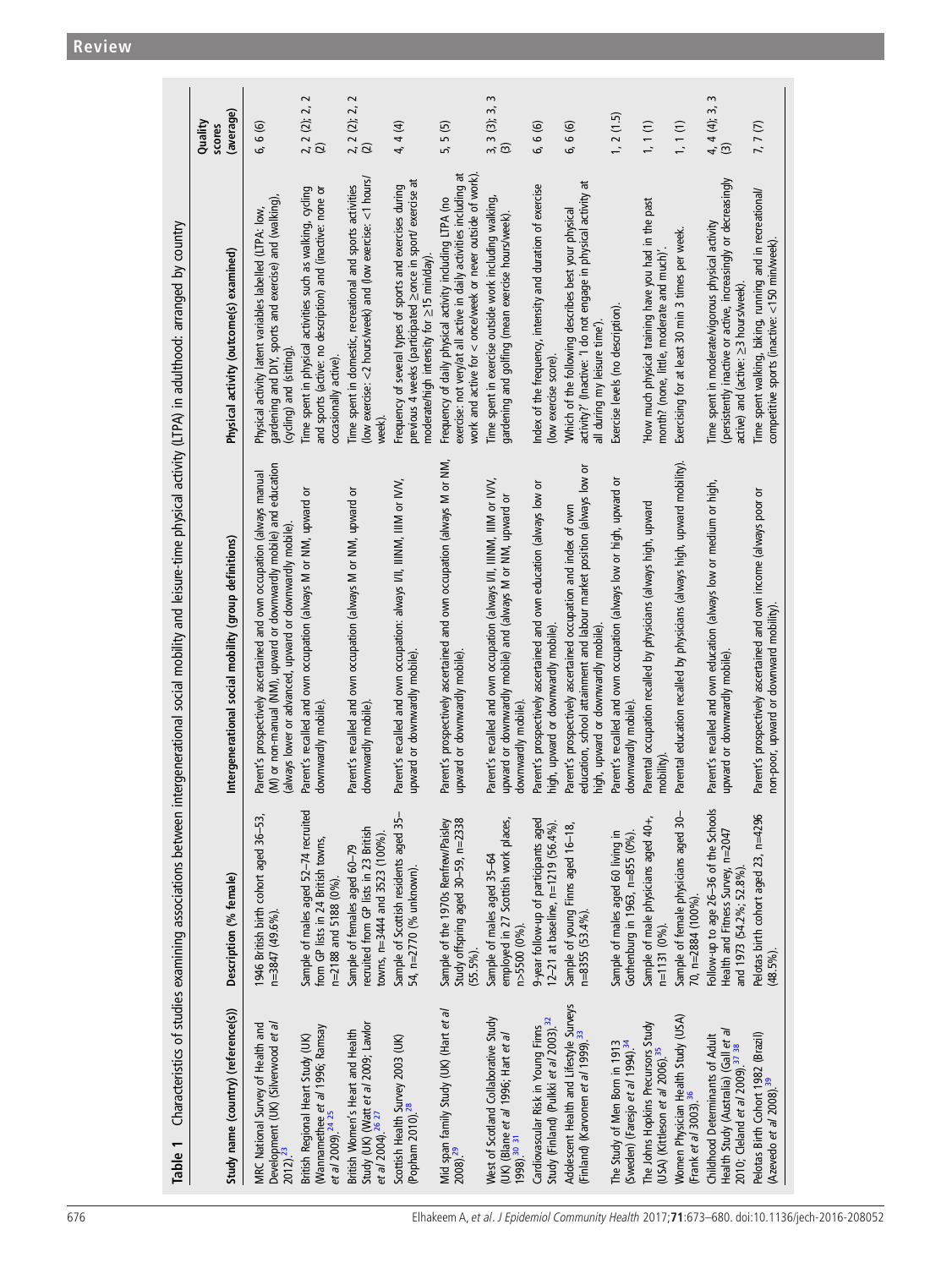<span id="page-5-0"></span>

| Table 2                                                                                |                                                                                                                                                                                                                                   | Results of studies examining associations between intergenerational social mobility and leisure-time physical activity (LTPA) in adulthood: arranged by country                                                                                                                                                                                                                                                                                                                                                                                                        |                                                    |
|----------------------------------------------------------------------------------------|-----------------------------------------------------------------------------------------------------------------------------------------------------------------------------------------------------------------------------------|------------------------------------------------------------------------------------------------------------------------------------------------------------------------------------------------------------------------------------------------------------------------------------------------------------------------------------------------------------------------------------------------------------------------------------------------------------------------------------------------------------------------------------------------------------------------|----------------------------------------------------|
| Study name, country                                                                    | How results were presented*                                                                                                                                                                                                       | Results: prevalence/model estimates*                                                                                                                                                                                                                                                                                                                                                                                                                                                                                                                                   | Adjustment for covariates                          |
| MRC National Survey of Health<br>and Development, UK <sup>23</sup>                     | Prevalence (%) of LTPA (sports and leisure latent<br>class) by occupational and educational mobility.                                                                                                                             | NM/NM-48.4. Education: 3: low/low =26.6, low/high =35.1, high/low =34.1, high/high =41.8. 2: low/low =30.3,<br>Occupation: ♂: M/M=24.9, M/NM=35.2, NM/M=27.7, NM/NM=41.5. ♀: M/M=26.5, M/NM=37.9, NM/M=40.0,<br>ow/high =46.2, high/low =37.2, high/high =58.3 (p<0.001 (likelihood ratio test) for both occupation and<br>education and both men and women).                                                                                                                                                                                                          | None                                               |
| British Regional Heart Study,<br>UK <sup>24 25</sup>                                   | Prevalence (%) of LTPA by occupational mobility.                                                                                                                                                                                  | Physically active: M/M=34, M/NM=46, NM/M=35, NM/NM=51 (p<0.05) (Wannamethee et a/ 1996)<br>Physically inactive: M/M=34, M/NM=29, NM/M=32, NM/NM=29 (Ramsay et al 2009).                                                                                                                                                                                                                                                                                                                                                                                                | None                                               |
| British Women's Heart and Health<br>Study, UK <sup>26 27</sup>                         | ORs of low LTPA by occupational mobility.                                                                                                                                                                                         | ORs of <1 hour/week: NM/NM=1.00; NM/M=1.67 (1.09 to 2.55), M/NM=1.55 (1.14 to 2.10), M/M=1.09 (1.14 to<br>ORs of <2 hours/week .: M/NM vs M/M=0.79 (0.66 to 0.94). NM/M vs NM/NM=1.47 (1.05 to 2.06). M/M vs NM/<br>NM=1.55 (1.24 to 1.94) (Watt et al 2009).<br>2.54) (Lawlor et al 2004).                                                                                                                                                                                                                                                                            | None                                               |
| 2003 Scottish Health Survey, UK <sup>28</sup>                                          | Prevalence (%) and prevalence difference in<br>sports by occupational mobility.                                                                                                                                                   | W and V/IV and V=25.8 (19.0 to 32.6); IV and V/I and II=49.3 (41.1 to 57.6); I and II/IV and V=43.5 (33.2 to 53.8);<br>I and IIII and II=62.8 (58.5 to 67.0). Prevalence difference when compared with those stable in SEP of origin for (1)<br>to $-1.2$ ) and (2) downwardly mobile: adjusted for parental occupation $=-11.0$ ( $-16.5$ to $-5.5$ ); adjusted for adult<br>upwardly mobile: adjusted for parental occupation =9.6 (4.0 to 15.3); adjusted for adult occupation =-6.2 (-11.2<br>occupation =6.2 (0.4 to 12.0).                                       | Age, sex (plus parents'/own<br>adult SEP in model) |
| Mid span family Study, UK <sup>29</sup>                                                | Prevalence (%) of low physical activity (at work,<br>LTPA and daily activity) by educational mobility.                                                                                                                            | 6: MIMI=16.9 (12.9 to 21.0), M/NM=27.6 (23.0 to 32.2), NM/M=12.9 (5.6 to 20.3), NM/NM=30.8 (25.1 to 36.5).<br>♀: M/M=20.7 (15.5 to 25.9), M/NM=32.1 (28.4 to 35.8), NM/M=16.3 (6.2 to 26.4), NM/NM=27.0 (22.4 to 31.6).                                                                                                                                                                                                                                                                                                                                                | Age                                                |
| West of Scotland Collaborative<br>Study, UK <sup>30 31</sup>                           | Mean exercise hours/week by occupational<br>mobility.                                                                                                                                                                             | M/M=5.7; 5.9, M/NM=6.3; 6.1, NM/M=6.2; 6.7, NM/NN/=6.5; 6.4 (two estimates per group from two measures of<br>IV and V/IV and V=5.5, IV and V/I and II=5.5, I and II/IV and V=5.2.1 and II/I and II=6.5 (Blane et a/ 1996).<br>adult occupational class: at study screening and at labour market entry) (Hart et al 1998).                                                                                                                                                                                                                                              | Age                                                |
| Cardiovascular Risk in Young Finns<br>Study, Finland <sup>32</sup>                     | Mean (SE) low exercise score by educational<br>mobility.                                                                                                                                                                          | ov =112.64 (2.72), low/high =115.87 (0.96), high/low =122.59 (5.90), high/high =113.56 (1.53). ⊊: low/<br>low =118.45 (1.87), low/high =116.76 (0.8), high/low =120.98 (4.23), high/high =114.89 (1.3) (p=0.3 for $\sigma$ and<br>$\widehat{\Omega}$                                                                                                                                                                                                                                                                                                                   | Age                                                |
| Adolescent Health and Lifestyle<br>Surveys, Finland <sup>33</sup>                      | compared with those stable in SEP of origin.<br>Relative risk of no LTPA for socially mobile                                                                                                                                      | Downwardly mobile from upper white-collar workers =3.6 (2.0 to 6.4), downwardly mobile from lower white-collar<br>workers =3.7 (2.5 to 5.4), upwardly mobile from blue-collar workers and farmers =0.3 (0.2 to 0.4), upwardly<br>mobile from lower white-collar workers $=0.8$ (0.5 to 1.3).                                                                                                                                                                                                                                                                           | Age, sex                                           |
| The Study of Men Born in 1913,<br>Sweden <sup>34</sup>                                 | ᆕ<br>Prevalence of low exercise in three occupationa<br>mobility groups (text only).                                                                                                                                              | The percentage of men who had low exercise levels at the age of 60 was significantly higher among those who<br>had socially moved downwards' (p (correlation) =0.002) (results for other trajectories not reported).                                                                                                                                                                                                                                                                                                                                                   | None                                               |
| The Johns Hopkins Precursors<br>Study, USA <sup>35</sup>                               | Prevalence (%) of physical training in male<br>physicians by father's occupational class.                                                                                                                                         | High/high (father with high SEP): none =49.6, little =31.8, moderate/much =18.6. Low/high (father with low SEP):<br>none =50.6, little =31.2, moderate/much =18.2.                                                                                                                                                                                                                                                                                                                                                                                                     | None                                               |
| Women Physician Health Study,<br>USA <sup>36</sup>                                     | Prevalence (%) of regular exercise in female<br>physicians by education of parents.                                                                                                                                               | Mother: < high school =49, high school =50, some college =48, college graduate =48, graduate school =52,<br>medical school =45. Father: < high school =48, high school =48, some college =52, college graduate =49,<br>graduate school =50, medical school =50. Both parents: ≤ high school =48, mix =49, ≥ high school =53.                                                                                                                                                                                                                                           | None                                               |
| Childhood Determinants of Adult<br>Health Study, Australia <sup>37</sup> <sup>38</sup> | Prevalence (%) and change in LTPA by<br>educational mobility.                                                                                                                                                                     | LTPA at 26–36 years (%): 3: low/low =31, low/high =36, high/low =47, high/high =50. 2: low/low =18, low/high<br>$=$ 1.49 (1.06 to 2.09), high/low $=$ 1.13 (0.76 to 1.69), high/high $=$ 1.58 (1.08 to 2.29). 2: low/low $=$ 1.00, low/high<br>Relative risk of increasing LTPA from 9–15 to 26–36 years (versus always inactive): ¿: low/low =1.00, low/high<br>=1.38 (1.04 to 1.83), high/low =1.10 (0.79 to 1.54), high/high =1.17 (0.84 to 1.62) (Cleland et al 2009).<br>=32, high/low =24, high/high =33 (p<0.01 for $\sigma$ and $\varphi$ ) (Gall et al 2010). | Age (model)<br>None (%)                            |
| Pelotas Birth Cohort 1982, Brazil <sup>39</sup>                                        | Prevalence ratio of low LTPA by income mobility.                                                                                                                                                                                  | $=1.19$ (1.05 to 1.35). $\varphi$ : non-poor/non-poor $=1.00$ , non-poor/poor $=1.14$ (1.08 to 1.20), poor/non-poor $=1.06$ (0.99<br>∂: non-poor/non-poor =1.00, non-poor/poor =1.32 (1.19 to 1.47), poor/non-poor =1.07 (0.94 to 1.22), poor/poor<br>to 1.13), poor/poor =1.18 (1.12 to 1.24), (p<0.001 for $\delta$ and $\Omega$ ).                                                                                                                                                                                                                                  | Skin colour                                        |
|                                                                                        | Social mobility is based on change in SEP between parents and adult offspring, that is, intergenerational social mobility.<br>*For brevity, studies presenting multiple results were not exhaustively extracted to the table. 95% |                                                                                                                                                                                                                                                                                                                                                                                                                                                                                                                                                                        |                                                    |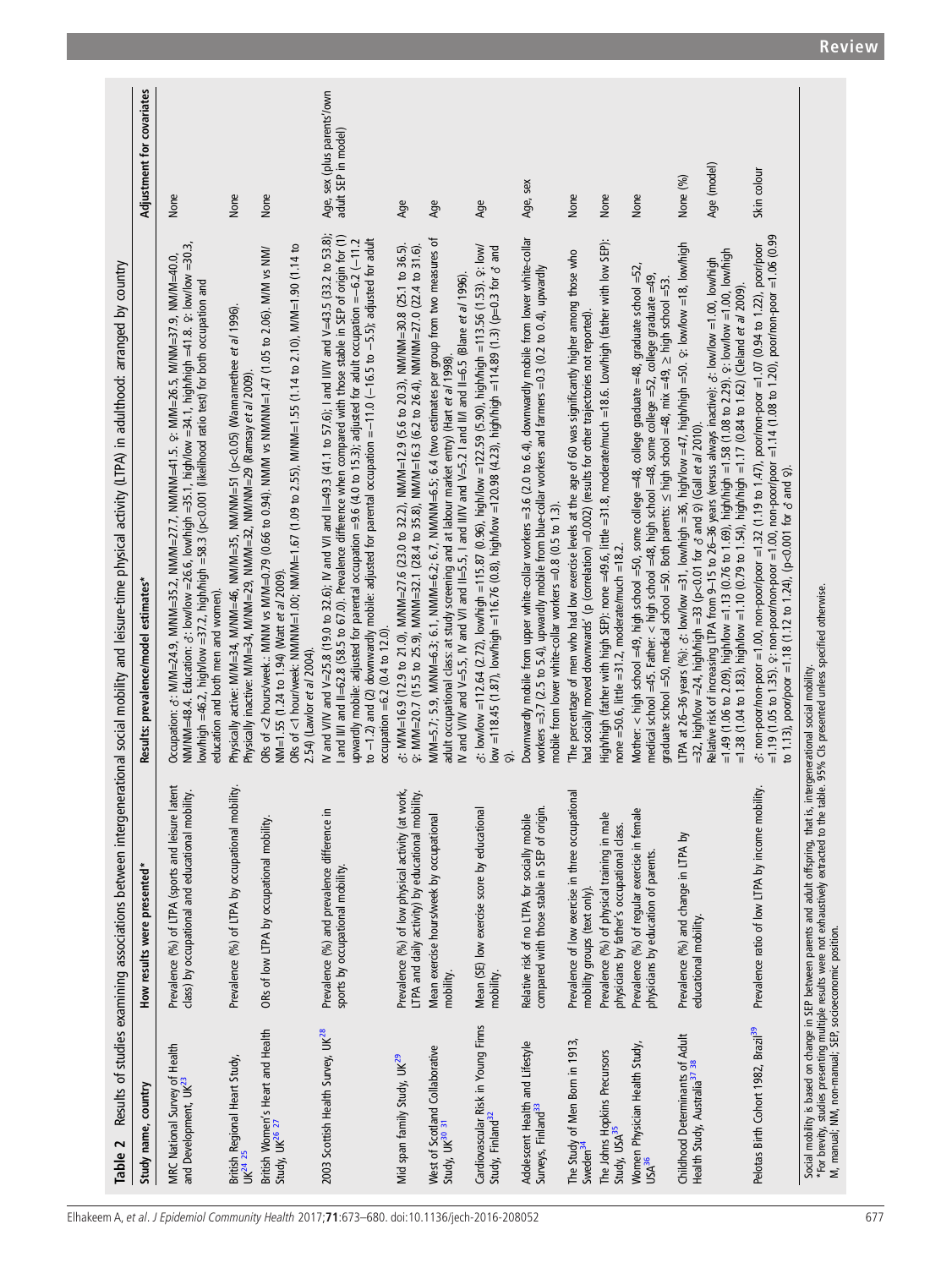health of adults is influenced by processes operating during early life which can impact on their health (and related behaviours) and  $SEP^{41}$ <sup>46 [50](#page-8-0)–55</sup> Moreover, childhood SEP may be more important for adult health in certain settings than others, for example, a study found father's education to be more important than own education in explaining differences in self-rated health in Eastern when compared with Western Europe.<sup>[10](#page-7-0)</sup>

## Methodological considerations

In assessing the published evidence it is important to consider methodological factors which may influence interpretation. An important limitation of most analyses identified was that they were unadjusted for potential confounders even though certain factors might influence social mobility and LTPA. Related to this, none of the studies described whether the upwardly socially mobile participated in LTPA more, and the downwardly mobile participated in LTPA less, than expected relative to the SEP group they joined which may have indicated selection effects and so helped differentiate genuine effects of social mobility from those due to confounding.<sup>51 52</sup> In addition, studies tended not to empirically test whether social mobility or other life course models of association best fitted the data.

Most studies relied on recall of childhood SEP which could lead to misclassification due to recall errors and subsequently underestimate associations.<sup>[56](#page-8-0)</sup> Most studies also relied on binary classifications of childhood and adulthood SEP which may have removed some meaningful variation in patterns of SEP across life. Alternative measures of SEP were rarely considered, for example, household wealth may be an important indicator of SEP in older adults $57$  and it may also be useful to distinguish between types of education.<sup>[58](#page-8-0)</sup> Social mobility was limited to two time points in all studies; however, duration of exposure to different social positions across life may also influence findings.[59](#page-8-0) Further, all studies examined relative mobility without full consideration of contextual changes. In addition, associations with LTPA may change with age but this could not be examined as most studies included a single measure of LTPA. Lack of difference in LTPA between physicians from different socioeconomic backgrounds may suggest that adult SEP was more closely related to concurrent LTPA but could also reflect insufficient variation in childhood SEP.

All studies relied on participant reports to assess LTPA and although such methods are well suited to capturing LTPA,  $60\,61$ they can be subject to recall errors, particularly among older participants.[62](#page-8-0) Differential reporting of LTPA by SEP groups is also possible and could bias findings, for example, obesity tends to be more prevalent in lower SEP groups.[13](#page-7-0)–<sup>15</sup> and obese individuals have previously been found to be more likely to overestimate their levels of physical activity and energy expenditure.<sup>[63 64](#page-8-0)</sup> Finally, most studies were in high-income countries and thus findings may not be generalisable to lowincome or middle-income settings.

## Strengths and limitations of the review

Our systematic review has several important strengths that include the use of a protocol, following of established guidelines, searching of multiple databases and reference lists, and assessment of search results and included studies by pairs of independently working reviewers which helps prevent errors in screening and data extraction. Despite our efforts to locate all published studies, a wider search may have identified additional studies (eg, of economics journals databases and non-English language studies). In addition, we did not search for unpublished studies and we could not formally test for evidence of

publication bias as we did not perform a meta-analysis. However, potential publication bias may have been minimised by inclusion of all studies even where associations of interest were not the primary aim.

## Implications of findings

A better understanding of the mechanisms through which socioeconomic circumstances might influence LTPA is required. Studies with repeat assessments of SEP could test alternate hypotheses relating life course SEP to LTPA.[14 16 42](#page-7-0) [65](#page-8-0) and studies with repeat assessments of LTPA could examine whether associations vary by age. Studies with repeat measures could also use within-person designs as a means of accounting for baseline confounders<sup>[66](#page-8-0)</sup> and attention should be paid to factors which contextualise SEP such as family and labour market experiences.[46](#page-7-0) Moreover, alternative study designs which offer natural confounder adjustment such as twin studies<sup>[67 68](#page-8-0)</sup> could help identify the relative importance of early life and adult socioeconomic circumstances for later LTPA, which may help inform appropriate timing of interventions.

The findings of this review suggest that policies and interventions aimed at minimising exposure to socioeconomic adver-sity<sup>[69](#page-8-0)-73</sup> could lead to increases in LTPA. These should focus on reducing socioeconomic adversity rather than changing class structure as the latter would result in some people experiencing downward mobility. To this end, improving early life conditions and socioeconomic circumstances may benefit socioeconomic potential and subsequent LTPA.<sup>[7 8](#page-7-0) [69](#page-8-0)–7</sup>

# **CONCLUSIONS**

This systematic review of intergenerational social mobility associations with adult LTPA included 13 studies and found that those in stable high socioeconomic groups reported the highest levels of participation in LTPA and those in stable low socioeconomic groups the lowest, and that socially mobile groups participated in LTPA at levels between these stable groups. Thus, policies which aim to minimise exposure to socioeconomic adversity may result in improved LTPA levels.

# What is already known on this subject

- $\triangleright$  Recent systematic reviews have reported associations between lower socioeconomic position (SEP) in childhood and less leisure-time physical activity (LTPA) in adulthood.
- $\blacktriangleright$  The association between intergenerational social mobility and LTPA in adulthood has not previously been systematically reviewed.

# What this study adds

- ▸ This is the first systematic review of published evidence on the association between intergenerational social mobility and adult LTPA.
- ▸ Cumulative exposure to higher SEP in childhood and adulthood was associated with higher LTPA among adults from different countries.
- Policies which aim to minimise exposure to socioeconomic adversity at any point in life may have the potential to improve LTPA status in adulthood.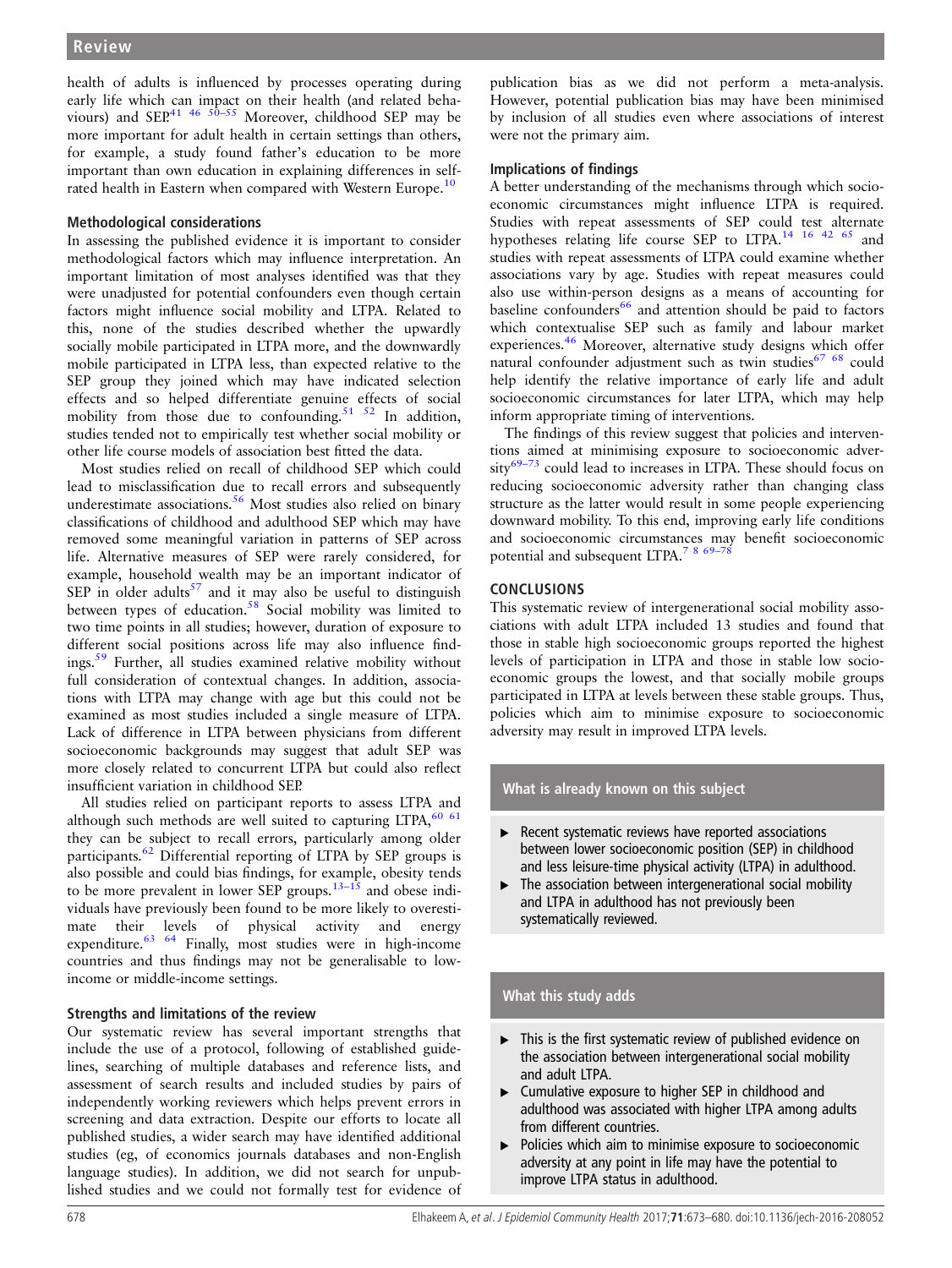#### <span id="page-7-0"></span>**Twitter** Follow Theodore Cosco [@tdcosco](http://twitter.com/tdcosco)

Contributors AE, RH, DB and RCo designed the review. AE registered the protocol with PROSPERO. AE, RCa, TDC, RPGH, SGM and RW carried out independent screening, data extraction and quality assessment. AE drafted the manuscript and all authors contributed to its critical revision and approved its final version.

Funding AE, RH, SGM, RW and RCo are supported by the Medical Research Council (MRC) (programme codes MC\_UU\_12019/1, MC\_UU\_12019/2 and MC\_UU\_12019/4). SGM is also supported by MRC grant MR/L010399/1. TDC is supported by a Canadian Institutes of Health Research Postdoctoral Fellowship (MFE-146676).

Disclaimer The funders had no role in the design of the study or the writing of the manuscript and played no part in the decision to submit it for publication.

#### Competing interests None declared.

Provenance and peer review Not commissioned; externally peer reviewed.

Open Access This is an Open Access article distributed in accordance with the terms of the Creative Commons Attribution (CC BY 4.0) license, which permits others to distribute, remix, adapt and build upon this work, for commercial use, provided the original work is properly cited. See: [http://creativecommons.org/licenses/](http://creativecommons.org/licenses/by/4.0/) [by/4.0/](http://creativecommons.org/licenses/by/4.0/)

#### **REFERENCES**

- 1 Warburton DE, Nicol CW, Bredin SS. Health benefits of physical activity: the evidence. [CMAJ](http://dx.doi.org/10.1503/cmaj.051351) 2006;174:801–9.
- 2 Lee IM, Shiroma EJ, Lobelo F, et al. Effect of physical inactivity on major non-communicable diseases worldwide: an analysis of burden of disease and life expectancy. [Lancet](http://dx.doi.org/10.1016/S0140-6736(12)61031-9) 2012;380:219–29.
- 3 World Health Organization. Global recommendations on physical activity for health. Geneva, WHO Press, 2010. ISBN: 9789241599979.
- 4 Stalsberg R, Pedersen AV. Effects of socioeconomic status on the physical activity in adolescents: a systematic review of the evidence. [Scand J Med Sci Sports](http://dx.doi.org/10.1111/j.1600-0838.2009.01047.x) 2010;20:368–83.
- 5 Gidlow C, Johnston LH, Crone D, et al. A systematic review of the relationship between socio-economic position and physical activity. [Health Educ J](http://dx.doi.org/10.1177/0017896906069378) 2006;65:338–67.
- 6 Beenackers MA, Kamphuis CB, Giskes K, et al. Socioeconomic inequalities in occupational, leisure-time, and transport related physical activity among European adults: a systematic review. [Int J Behav Nutr Phys Act](http://dx.doi.org/10.1186/1479-5868-9-116) 2012;9:116.
- Elhakeem A, Cooper R, Bann D, et al. Childhood socioeconomic position and adult leisure-time physical activity: a systematic review. [Int J Behav Nutr Phys Act](http://dx.doi.org/10.1186/s12966-015-0250-0) 2015;12:92.
- 8 Juneau CE, Benmarhnia T, Poulin AA, et al. Socioeconomic position during childhood and physical activity during adulthood: a systematic review. [Int J Public](http://dx.doi.org/10.1007/s00038-015-0710-y) [Health](http://dx.doi.org/10.1007/s00038-015-0710-y) 2015;60:799–813.
- 9 Missinne S, Daenekindt S, Bracke P. The social gradient in preventive healthcare use: what can we learn from socially mobile individuals? [Sociol Health Illn](http://dx.doi.org/10.1111/1467-9566.12225) 2015;37:823–38.
- 10 Monden CW, de Graaf ND. The importance of father's and own education for self-assessed health across Europe: an East-West divide? [Sociol Health Illn](http://dx.doi.org/10.1111/1467-9566.12015) 2013;35:977–92.
- 11 Kuh D, Ben-Shlomo Y, Lynch J, et al. Life course epidemiology. [J Epidemiol](http://dx.doi.org/10.1136/jech.57.10.778) [Community Health](http://dx.doi.org/10.1136/jech.57.10.778) 2003;57:778–83.
- 12 Poulton R, Caspi A, Milne BJ, et al. Association between children's experience of socioeconomic disadvantage and adult health: a life-course study. [Lancet](http://dx.doi.org/10.1016/S0140-6736(02)11602-3) 2002;360:1640–5.
- 13 Heraclides A, Brunner E. Social mobility and social accumulation across the life course in relation to adult overweight and obesity: the Whitehall II study. [J Epidemiol Community Health](http://dx.doi.org/10.1136/jech.2009.087692) 2010;64:714–19.
- 14 Pollitt RA, Rose KM, Kaufman JS. Evaluating the evidence for models of life course socioeconomic factors and cardiovascular outcomes: a systematic review. [BMC](http://dx.doi.org/10.1186/1471-2458-5-7) [Public Health](http://dx.doi.org/10.1186/1471-2458-5-7) 2005;5:7.
- 15 Parsons TJ, Power C, Logan S, et al. Childhood predictors of adult obesity: a systematic review. Int J Obes Relat Metab Disord 1999;23(Suppl 8):S1–107.
- 16 Murray ET, Mishra GD, Kuh D, et al. Life course models of socioeconomic position and cardiovascular risk factors: 1946 birth cohort. [Ann Epidemiol](http://dx.doi.org/10.1016/j.annepidem.2011.04.005) 2011;21:589–97.
- 17 Moher D, Liberati A, Tetzlaff J, et al. Preferred reporting items for systematic reviews and meta-analyses: the PRISMA statement. [BMJ](http://dx.doi.org/10.1136/bmj.b2535) 2009;339:b2535.
- 18 Krieger N, Williams DR, Moss NE. Measuring social class in US public health research: concepts, methodologies, and guidelines. [Annu Rev Public Health](http://dx.doi.org/10.1146/annurev.publhealth.18.1.341) 1997;18:341–78.
- 19 Galobardes B, Shaw M, Lawlor DA, et al. Indicators of socioeconomic position (part 1). [J Epidemiol Community Health](http://dx.doi.org/10.1136/jech.2004.023531) 2006;60:7-12.
- 20 Howley ET. Type of activity: resistance, aerobic and leisure versus occupational physical activity. [Med Sci Sports Exerc](http://dx.doi.org/10.1097/00005768-200106001-00005) 2001;33(6 Suppl):S364-9.
- 21 Elhakeem A, Cooper R, Bann D, et al. Childhood socioeconomic position and adult leisure-time physical activity: a systematic review protocol. [Syst Rev](http://dx.doi.org/10.1186/2046-4053-3-141) 2014;3:141.
- 22 The Newcastle-Ottawa Quality Assessment Scale. [http://www.ohri.ca/programs/](http://www.ohri.ca/programs/clinical_epidemiology/nosgen.pdf) [clinical\\_epidemiology/nosgen.pdf](http://www.ohri.ca/programs/clinical_epidemiology/nosgen.pdf) (accessed 20 Feb 2015).
- 23 Silverwood RJ, Pierce M, Nitsch D, et al. Is intergenerational social mobility related to the type and amount of physical activity in mid-adulthood? Results from the 1946 British birth cohort study. [Ann Epidemiol](http://dx.doi.org/10.1016/j.annepidem.2012.03.002) 2012;22:487–98.
- 24 Wannamethee SG, Whincup PH, Shaper G, et al. Influence of fathers' social class on cardiovascular disease in middle-aged men. *[Lancet](http://dx.doi.org/10.1016/S0140-6736(96)02465-8)* 1996;348:1259-63.
- 25 Ramsay SE, Whincup PH, Morris RW, et al. Are childhood socio-economic circumstances related to coronary heart disease risk? Findings from a population-based study of older men. Int J Epidemiol 2007;36:560–6.
- 26 Watt HC, Carson C, Lawlor DA, et al. Influence of life course socioeconomic position on older women's health behaviors: findings from the British Women's Heart and Health Study. [Am J Public Health](http://dx.doi.org/10.2105/AJPH.2007.129288) 2009;99:320-7.
- 27 Lawlor DA, Smith GD, Ebrahim S. Association between childhood socioeconomic status and coronary heart disease risk among postmenopausal women: findings from the British Women's Heart and Health Study. [Am J Public Health](http://dx.doi.org/10.2105/AJPH.94.8.1386) 2004;94:1386–92.
- 28 Popham F. Intergenerational social class stability and mobility are associated with large absolute differences in adult participation in sport and exercise. [Br J Sports](http://dx.doi.org/10.1136/bjsm.2009.059626) [Med](http://dx.doi.org/10.1136/bjsm.2009.059626) 2010;44:1184–5.
- 29 Hart C, McConnachie A, Upton M, et al. Risk factors in the Midspan family study by social class in childhood and adulthood. [Int J Epidemiol](http://dx.doi.org/10.1093/ije/dyn052) 2008;37:604-14.
- 30 Blane D, Hart CL, Smith GD, et al. Association of cardiovascular disease risk factors with socioeconomic position during childhood and during adulthood. **[BMJ](http://dx.doi.org/10.1136/bmj.313.7070.1434)** 1996;313:1434–8.
- 31 Hart CL, Smith GD, Blane D. Social mobility and 21 year mortality in a cohort of Scottish men. [Soc Sci Med](http://dx.doi.org/10.1016/S0277-9536(98)00061-6) 1998;47:1121–30.
- 32 Pulkki L, Kivimäki M, Elovainio M, et al. Contribution of socioeconomic status to the association between hostility and cardiovascular risk behaviors: a prospective cohort study. [Am J Epidemiol](http://dx.doi.org/10.1093/aje/kwg204) 2003;158:736-42.
- 33 Karvonen S, Rimpelä AH, Rimpelä MK. Social mobility and health related behaviours in young people. [J Epidemiol Community Health](http://dx.doi.org/10.1136/jech.53.4.211) 1999;53:211-17.
- 34 Faresjö T, Svärdsudd K, Tibblin G. Social mobility and health in a prospective study of middle-aged men. Scand J Soc Med 1994;22:86–9.
- 35 Kittleson MM, Meoni LA, Wang NY, et al. Association of childhood socioeconomic status with subsequent coronary heart disease in physicians. [Arch Intern Med](http://dx.doi.org/10.1001/archinte.166.21.2356) 2006;166:2356–61.
- 36 Frank E, Elon L, Hogue C. Transgenerational persistence of education as a health risk: findings from the Women Physicians' Health Study. [J Womens Health \(Larchmt\)](http://dx.doi.org/10.1089/154099903766651630) 2003;12:505–12.
- 37 Gall SL, Abbott-Chapman J, Patton GC, et al. Intergenerational educational mobility is associated with cardiovascular disease risk behaviours in a cohort of young Australian adults: The Childhood Determinants of Adult Health (CDAH) Study. [BMC](http://dx.doi.org/10.1186/1471-2458-10-55) [Public Health](http://dx.doi.org/10.1186/1471-2458-10-55) 2010;10:55.
- 38 Cleland VJ, Ball K, Magnussen C, et al. Socioeconomic position and the tracking of physical activity and cardiorespiratory fitness from childhood to adulthood. [Am](http://dx.doi.org/10.1093/aje/kwp271) [J Epidemiol](http://dx.doi.org/10.1093/aje/kwp271) 2009;170:1069–77.
- 39 Azevedo MR, Horta BL, Gigante DP, et al. [Factors associated to leisure-time sedentary lifestyle in adults of 1982 birth cohort, Pelotas, Southern Brazil]. [Rev](http://dx.doi.org/10.1590/S0034-89102008000900010) [Saude Publica](http://dx.doi.org/10.1590/S0034-89102008000900010) 2008;42(Suppl 2):70–7.
- 40 Silverwood RJ, Nitsch D, Pierce M, et al. Characterizing longitudinal patterns of physical activity in mid-adulthood using latent class analysis: results from a prospective cohort study. [Am J Epidemiol](http://dx.doi.org/10.1093/aje/kwr266) 2011;174:1406-15.
- 41 Kuh D, Power C, Blane D, et al. Socioeconomic pathways between childhood and adult health. In: Kuh D, Ben-Shlomo Y, eds. A life course approach to chronic disease epidemiology. 2nd edn. New York: Oxford University Press, 2004:371–98.
- 42 Juneau CE, Sullivan A, Dodgeon B, et al. Social class across the life course and physical activity at age 34 years in the 1970 British birth cohort. [Ann Epidemiol](http://dx.doi.org/10.1016/j.annepidem.2014.06.096) 2014;24:641–7,647.e1.
- 43 Lynch JW, Kaplan GA, Cohen RD, et al. Childhood and adult socioeconomic status as predictors of mortality in Finland. [Lancet](http://dx.doi.org/10.1016/S0140-6736(94)91468-0) 1994;343:524–7.
- 44 Bartley M. Plewis I. Increasing social mobility: an effective policy to reduce health inequalities. *[J R Stat Soc](http://dx.doi.org/10.1111/j.1467-985X.2006.00464.x)* 2007;170:469-81.
- 45 Stringhini S, Batty GD, Bovet P, et al. Association of lifecourse socioeconomic status with chronic inflammation and type 2 diabetes risk: the Whitehall II prospective cohort study. [PLoS Med](http://dx.doi.org/10.1371/journal.pmed.1001479) 2013;10:e1001479.
- 46 Corna LM. A life course perspective on socioeconomic inequalities in health: a critical review of conceptual frameworks. [Adv Life Course Res](http://dx.doi.org/10.1016/j.alcr.2013.01.002) 2013;18:150-9.
- 47 Brunner E, Shipley MJ, Blane D, et al. When does cardiovascular risk start? Past and present socioeconomic circumstances and risk factors in adulthood. J Epidemiol Community Health 1999;53:757–64.
- 48 Telama R, Yang X, Leskinen E, et al. Tracking of physical activity from early childhood through youth into adulthood. [Med Sci Sports Exerc](http://dx.doi.org/10.1249/MSS.0000000000000181) 2014;46:955-62.
- 49 Smith L, Gardner B, Aggio D, et al. Association between participation in outdoor play and sport at 10 years old with physical activity in adulthood. [Prev Med](http://dx.doi.org/10.1016/j.ypmed.2015.02.004) 2015;74:31–5.